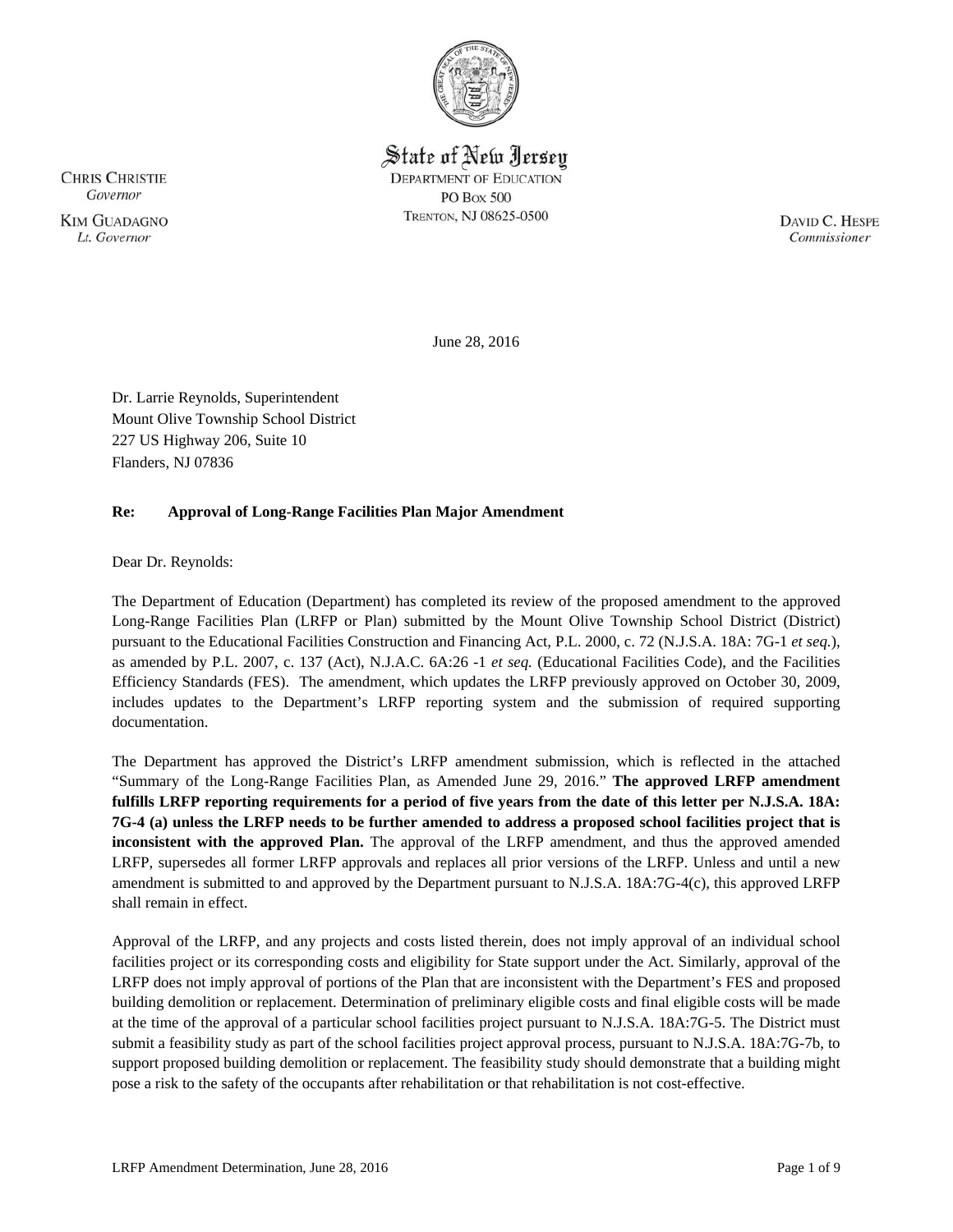We trust that this document will adequately explain the Final Determination and allow the District to move forward with the implementation of projects within its LRFP. Should you have questions pertaining to the LRFP, contact me at (609) 943-5681or susan.kutner@doe.state.nj.us. Contact Cathy Bravo from the Office of School Facilities and Finance at (609) 943-5887 or cathy.bravo@doe.state.nj.us with any questions pertaining to project status or advancement.

Sincerely,

Susan Kirk

Susan Kutner Deputy Executive Director, Office of School Facilities and Finance

#### Enclosure

c: Bernie Piaia, Department of Education, Office of School Facilities and Finance Cathy Bravo, Department of Education, Office of School Facilities and Finance Margaret Conroy, Mount Olive Township School District David Corso, Mount Olive Township School District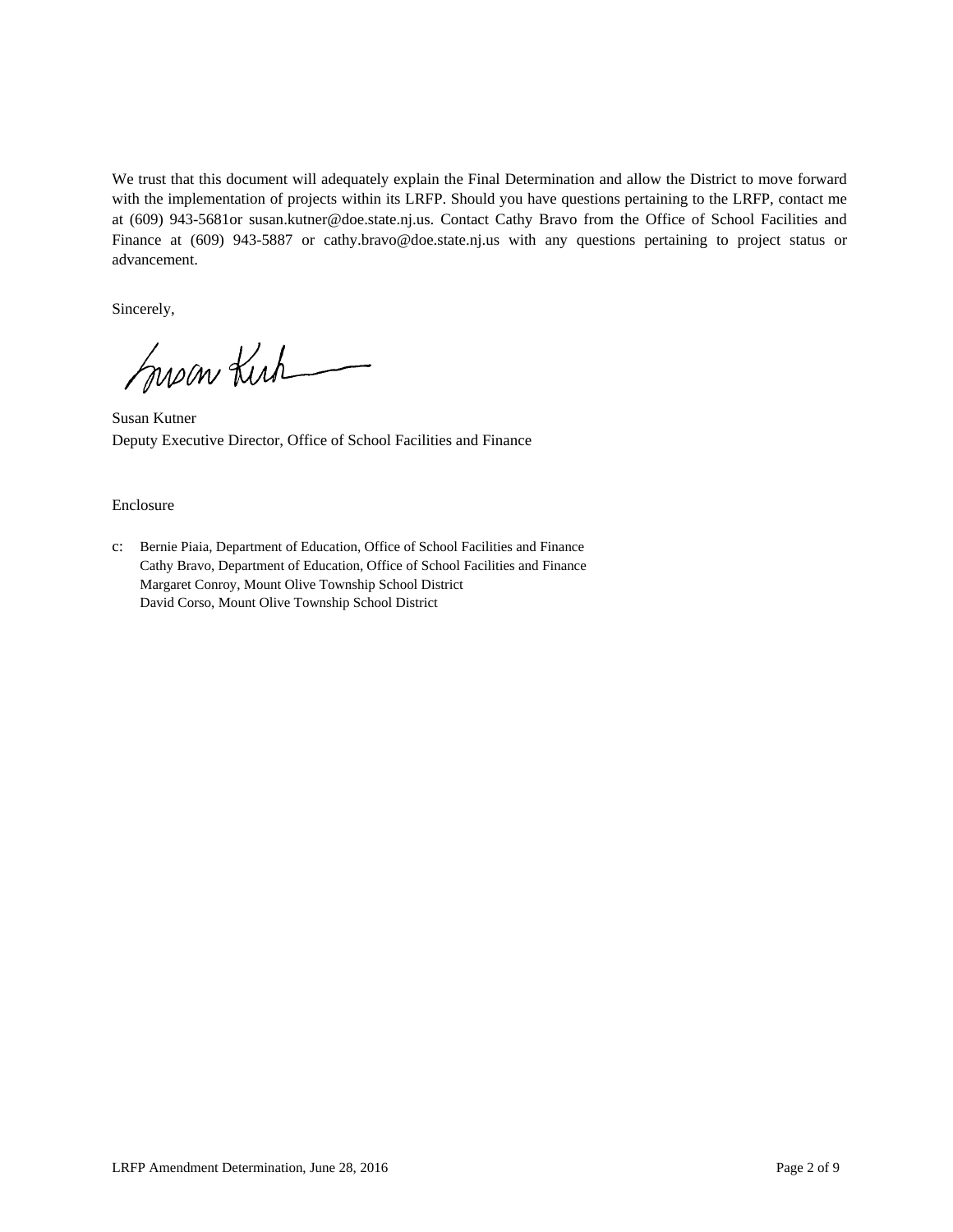# Mount Olive Township School District **Summary of the Long-Range Facilities Plan, as Amended June 28, 2016**

The Department of Education (Department) has completed its review of the Long-Range Facilities Plan (LRFP or Plan) amendment submitted by the Mount Olive Township School District (District) pursuant to the Educational Facilities Construction and Financing Act, P.L. 2000, c. 72 (N.J.S.A. 18A: 7G-1 *et seq.*), as amended by P.L. 2007, c. 137 (Act), N.J.A.C. 6A:26-1 et seq. (Educational Facilities Code), and the Facilities Efficiency Standards (FES).

This is the Department's summary of the District's LRFP, as amended June 29, 2016. The summary is based on the standards set forth in the Act, the Educational Facilities Code, the FES, data in the Department's LRFP reporting system, and District-supplied supporting documentation. The referenced reports in *italic* text are standard LRFP reports generated from the LRFP system.

## **1. Inventory Overview**

The District provides services for students in grades K-12. Existing and proposed schools, sites, buildings, playgrounds, playfields, and parking lots were identified in the LRFP. The total number of existing and proposed district-owned or leased schools, sites, and buildings are listed in Table 1. A detailed description of each asset can be found in the LRFP website report titled *"Site Asset Inventory Report."* Section 5 of this Summary lists work proposed for each school building.

|                                                                   | <b>Existing</b> | <b>Proposed</b> |
|-------------------------------------------------------------------|-----------------|-----------------|
| Sites:                                                            |                 |                 |
| <b>Total Number of Sites</b>                                      | 8               |                 |
| Number of Sites with no Buildings                                 |                 |                 |
| Number of Sites with no (Active) Instructional Buildings          | ာ               |                 |
| <b>Schools and Instructional Buildings:</b>                       |                 |                 |
| Total Number of Schools (assigned DOE school code)                | 6               | 6               |
| Total Number of Instructional Buildings (incl. leased buildings)  | 6               | 6               |
| Total Number of Administrative and Utility Buildings (standalone) | h               | 4               |

## **Table 1: Inventory Summary**

**As directed by the Department, incomplete school facilities projects that are funded and/or under construction are represented as "existing" in the LRFP.** Applicable District projects that include new construction and/or the reconfiguration of existing program space are as follows: n/a

Major conclusions are as follows:

- The District is proposing to decrease the existing number of District-owned or leased sites.
- **The District is proposing to maintain the existing number of District-operated schools.**
- The District is proposing to maintain the existing number of District-owned or leased instructional buildings. The District is proposing to decrease the existing number of District-owned or leased noninstructional buildings.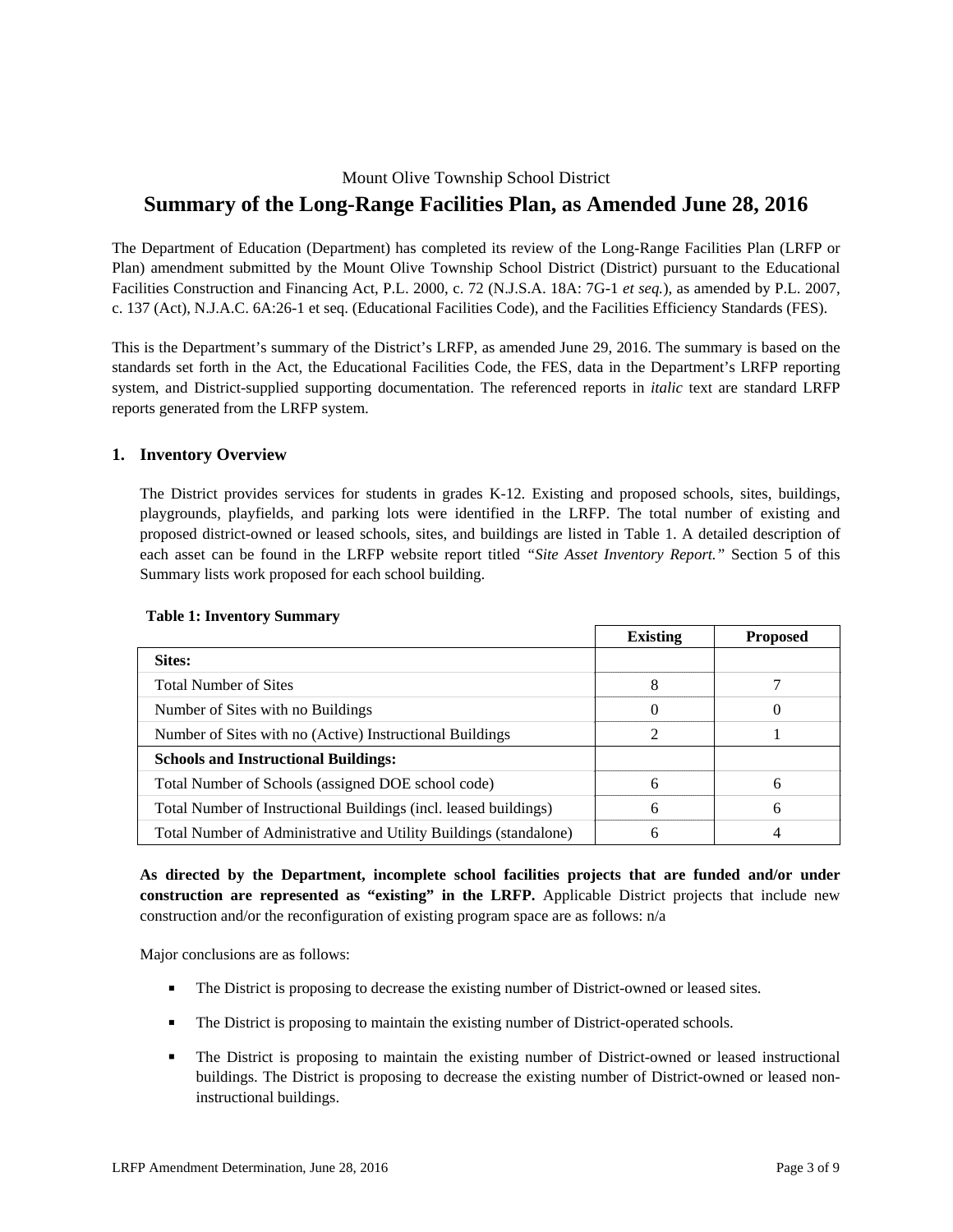**FINDINGS** The Department has determined that the proposed inventory is adequate for approval of the District's LRFP amendment. However, the LRFP determination does not imply approval of an individual school facilities project listed within the LRFP. The District must submit individual project applications for project approval. If building demolition or replacement is proposed, the District must submit a feasibility study, pursuant to N.J.S.A. 18A:7G-7b, as part of the application for the specific school facilities project.

# **2. K-12 Enrollments**

The number of students, or "proposed enrollments," for five-year planning purposes was determined by the District on a district-wide and school level basis. Proposed district enrollments are based on a cohort-survival enrollment projection incorporating historic enrollments from 2009-14 and with minor adjustments for atypical survival ratios.

Existing and proposed enrollments are listed in Table 2. Detailed projection information can be found in the supporting document titled "*Mount Olive 2016 Amendment Projection."*

#### **Table 2: K-12 Enrollment Comparison**

|                              | 2014-15<br><b>Enrollments</b> | <b>District Proposed</b><br><b>Enrollments</b> |
|------------------------------|-------------------------------|------------------------------------------------|
| Grades PK-5, including SE    | 1.997                         | 2.109                                          |
| Grades 6-8, including SE     | 1.209                         | 1.109                                          |
| Grades 9-12, including SE    | 1.467                         | 1.484                                          |
| <b>District PK-12 Totals</b> | 4.673                         | 4.702                                          |

*"SE" = Special Education* 

**FINDINGS** The Department has determined that the District's proposed enrollments are supportable for approval of the District's LRFP amendment. The Department will require a current enrollment projection at the time an application for a school facilities project is submitted incorporating the District's most recent enrollments in order to verify that the LRFP's planned capacity continues to be appropriate.

## **3. FES and District Practices Capacity**

The proposed room inventories for each school were analyzed to determine whether the LRFP provides adequate capacity for the proposed enrollments. Two capacity calculation methods, called *"FES Capacity"* and *"District Practices Capacity,"* were used to assess existing and proposed school capacity in accordance with the FES and District program delivery practices. A third capacity calculation, called *"Functional Capacity,"* determines Unhoused Students and potential State support for school facilities projects. Functional Capacity is analyzed in Section 4 of this Summary.

 *FES Capacity* only assigns capacity to pre-kindergarten *(if district-owned or operated),* kindergarten, general, and self-contained special education classrooms. No other room types are considered to be capacity-generating**.** Class size is based on the FES and is prorated for classrooms that are sized smaller than FES classrooms. FES Capacity is most accurate for elementary schools, or schools with non-departmentalized programs, in which instruction is "homeroom" based. This capacity calculation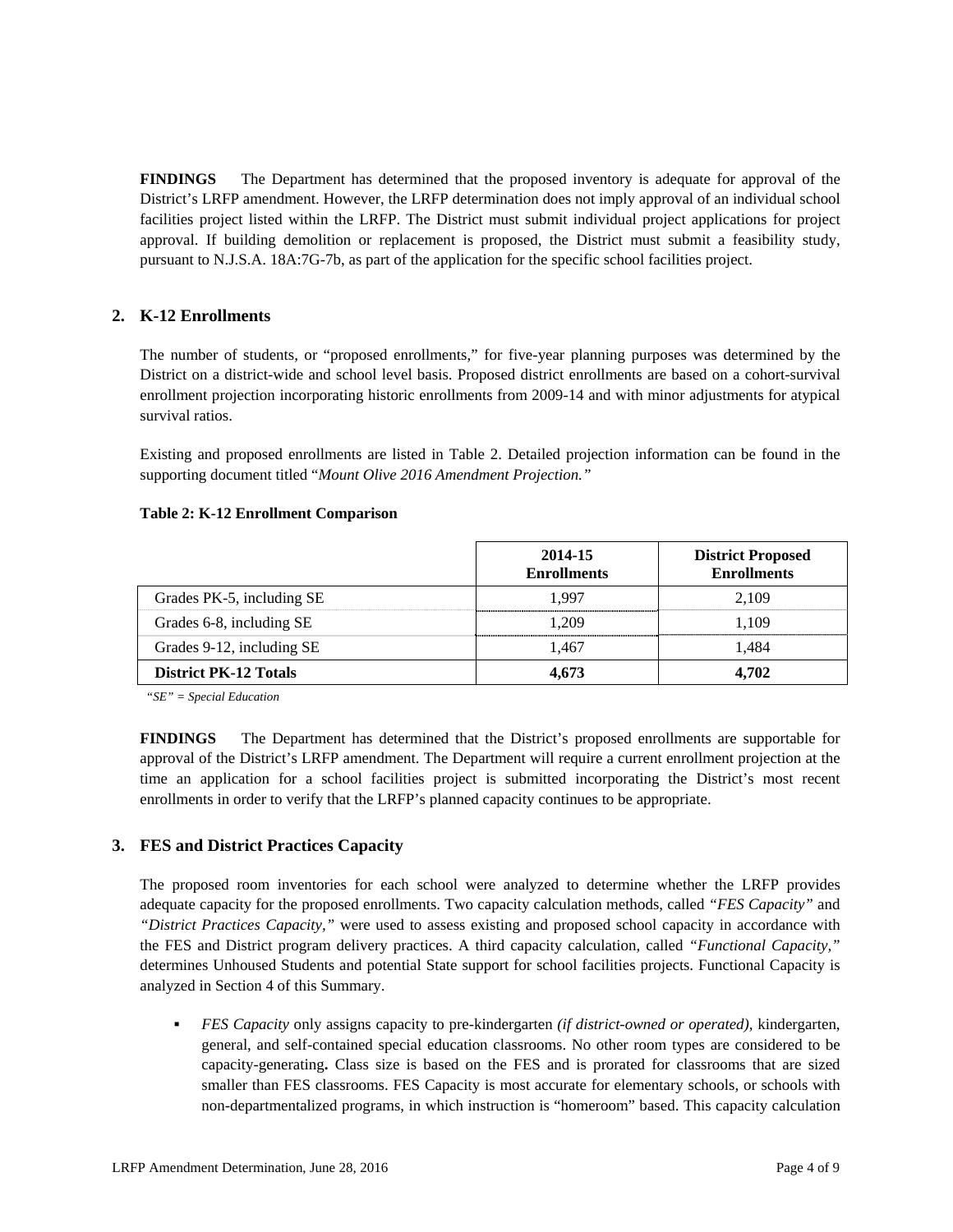may also be accurate for middle schools depending upon the program structure. However, this method usually significantly understates available high school capacity since specialized spaces that are typically provided in lieu of general classrooms are not included in the capacity calculations.

 *District Practices Capacity* allows the District to include specialized room types in the capacity calculations and adjust class size to reflect actual practices. This calculation is used to review capacity and enrollment coordination in middle and high schools.

A capacity utilization factor in accordance with the FES is included in both capacity calculations. A 90% capacity utilization rate is applied to classrooms serving grades K-8. An 85% capacity utilization rate is applied to classrooms serving grades 9-12. No capacity utilization factor is applied to preschool classrooms.

Table 3 provides a summary of proposed enrollments and District-wide capacities. Detailed information can be found in the LRFP website report titled "*FES and District Practices Capacity."*

|                        | <b>Proposed</b><br><b>Enrollment</b> | <b>Proposed</b><br><b>FES Capacity</b> | Deviation* | <b>Proposed</b><br><b>District</b><br><b>Practices</b><br>Capacity | Deviation* |
|------------------------|--------------------------------------|----------------------------------------|------------|--------------------------------------------------------------------|------------|
| Elementary (PK-5)      | 2.109                                | 2,351.79                               | 242.79     | 2,200.88                                                           | 91.88      |
| Middle $(6-8)$         | 1.109                                | 985.70                                 | $-123.30$  | 1,153.20                                                           | 44.20      |
| High $(9-12)$          | 1.484                                | 984.91                                 | $-499.09$  | 1,533.40                                                           | 49.40      |
| <b>District Totals</b> | 4,702                                | 4,322.40                               | $-379.60$  | 4,887.48                                                           | 185.48     |

#### **Table 3 Proposed Enrollments and Capacity Summary**

*\* Positive numbers signify surplus capacity; negative numbers signify inadequate capacity. Negative values for District Practices capacity are acceptable if proposed enrollments do not exceed 100% capacity utilization.* 

Major conclusions are as follows:

- The District has adequately coordinated proposed school capacities and enrollments in the LRFP for grade groups with proposed new construction.
- Adequate justification has been provided by the District if capacity for a school with proposed work in the LRFP deviates from the proposed enrollments by more than 5% and if new construction is proposed for the grade group(s) served.

**FINDINGS** The Department has determined that proposed District capacity, in accordance with the proposed enrollments, is adequate for approval of the District's LRFP amendment. The Department will require a current enrollment projection at the time an application for a school facilities project is submitted, incorporating the District's most recent enrollments, in order to verify that the LRFP's planned capacity meets the District's updated enrollments.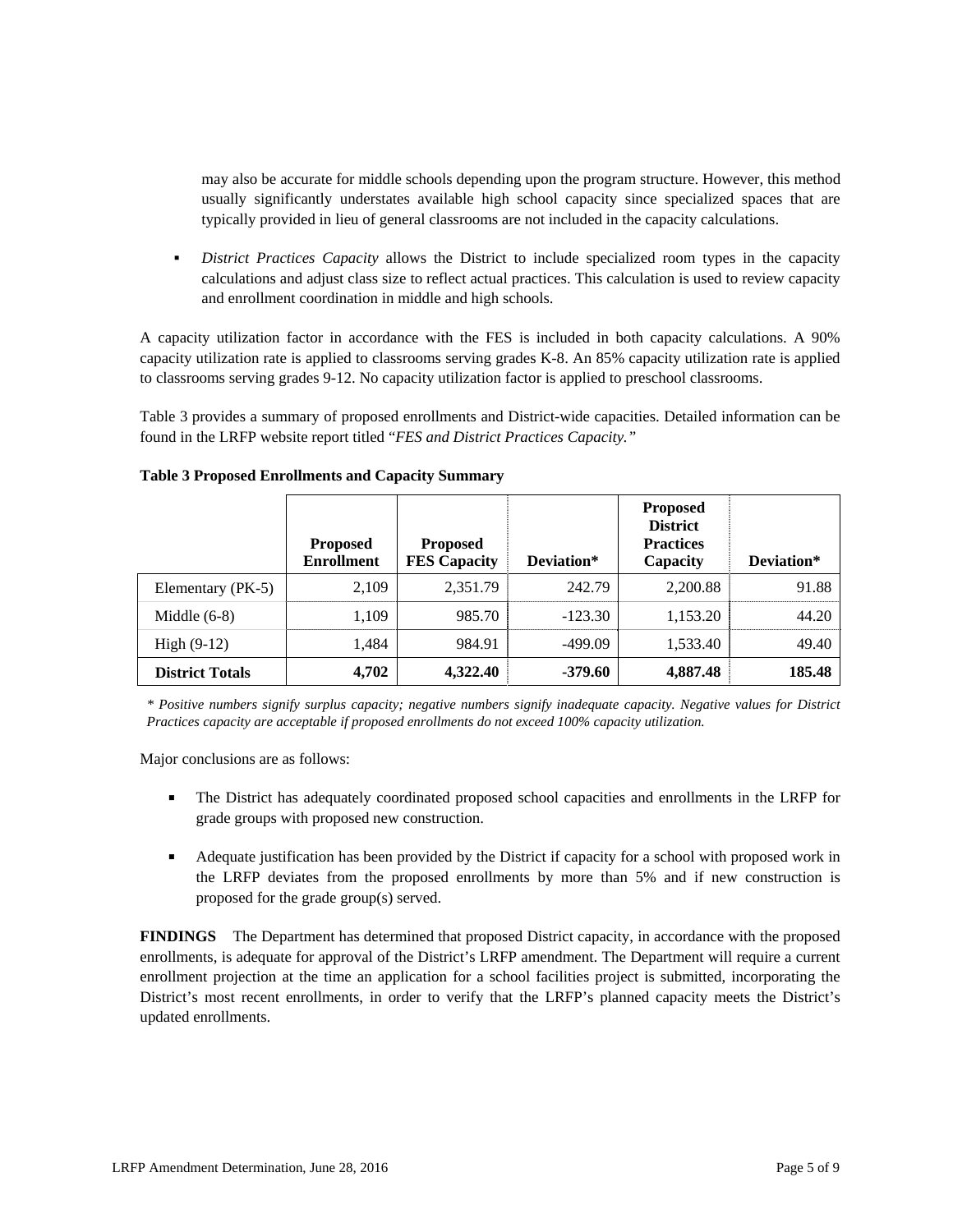## **4. Functional Capacity and Unhoused Students Prior to Proposed Work**

*Functional Capacity* was calculated and compared to proposed enrollments to provide a preliminary estimate of Unhoused Students and new construction funding eligibility. Functional Capacity is the adjusted gross square feet of a school building *(total gross square feet minus excluded space)* divided by the minimum area allowance per Full-time Equivalent student for the grade level contained therein. Unhoused Students is the number of students projected to be enrolled in the District that exceeds the Functional Capacity of the District's schools pursuant to N.J.A.C. 6A:26-2.2(c).

*"Excluded Square Feet"* in the LRFP Functional Capacity calculation includes (1) square footage exceeding the FES for any pre-kindergarten, kindergarten, general education, or self-contained special education classroom; (2) grossing factor square footage *(corridors, stairs, mechanical rooms, etc.)* that exceeds the FES allowance, and (3) square feet proposed to be demolished or discontinued from use. Excluded square feet may be revised during the review process for individual school facilities projects.

Table 4 provides a preliminary assessment of Functional Capacity, Unhoused Students, and Estimated Maximum Approved Area for the various grade groups in accordance with the FES. Detailed information concerning the calculation and preliminary excluded square feet can be found in the LRFP website reports titled *"Functional Capacity and Unhoused Students*" and *"Functional Capacity Excluded Square Feet."*

|                        |            | B          |                 |                |                          |
|------------------------|------------|------------|-----------------|----------------|--------------------------|
|                        |            | Estimated  |                 | D              | $E = C x D$              |
|                        | A          | Existing   | $C = A-B$       | Area           | <b>Estimated Maximum</b> |
|                        | Proposed   | Functional | Unhoused        | Allowance      | Approved Area for        |
|                        | Enrollment | Capacity   | <b>Students</b> | (gsf/students) | <b>Unhoused Students</b> |
| Elementary (PK-5)      | 2,109      | 2,232.10   | 0.00            | 125.00         | 0.00                     |
| Middle $(6-8)$         | 1,109      | 1,288.73   | 0.00            | 134.00         | 0.00                     |
| High $(9-12)$          | 1.484      | 1,789.34   | 0.00            | 151.00         | 0.00                     |
| <b>District Totals</b> | 4,702      | 5,310.17   |                 |                |                          |

**Table 4: Functional Capacity and Unhoused Students Prior to Proposed Work** 

Major conclusions are as follows:

- The calculations for "Estimated Existing Functional Capacity" do not include incomplete school facilities project(s) that are under construction..
- The District, based on the preliminary LRFP assessment, has Unhoused Students for the following FES grade groups: n/a.
- The District is not proposing to demolish or discontinue the use of existing district-owned instructional space that is currently in use. The Functional Capacity calculation excludes square feet proposed to be demolished or discontinued for the following FES grade groups: n/a.

**FINDINGS** Functional Capacity and Unhoused Students calculated in the LRFP are preliminary estimates. Justification for square footage in excess of the FES and the determination of additional excluded square feet, Preliminary Eligible Costs (PEC), and Final Eligible Costs (FEC) will be included in the review process for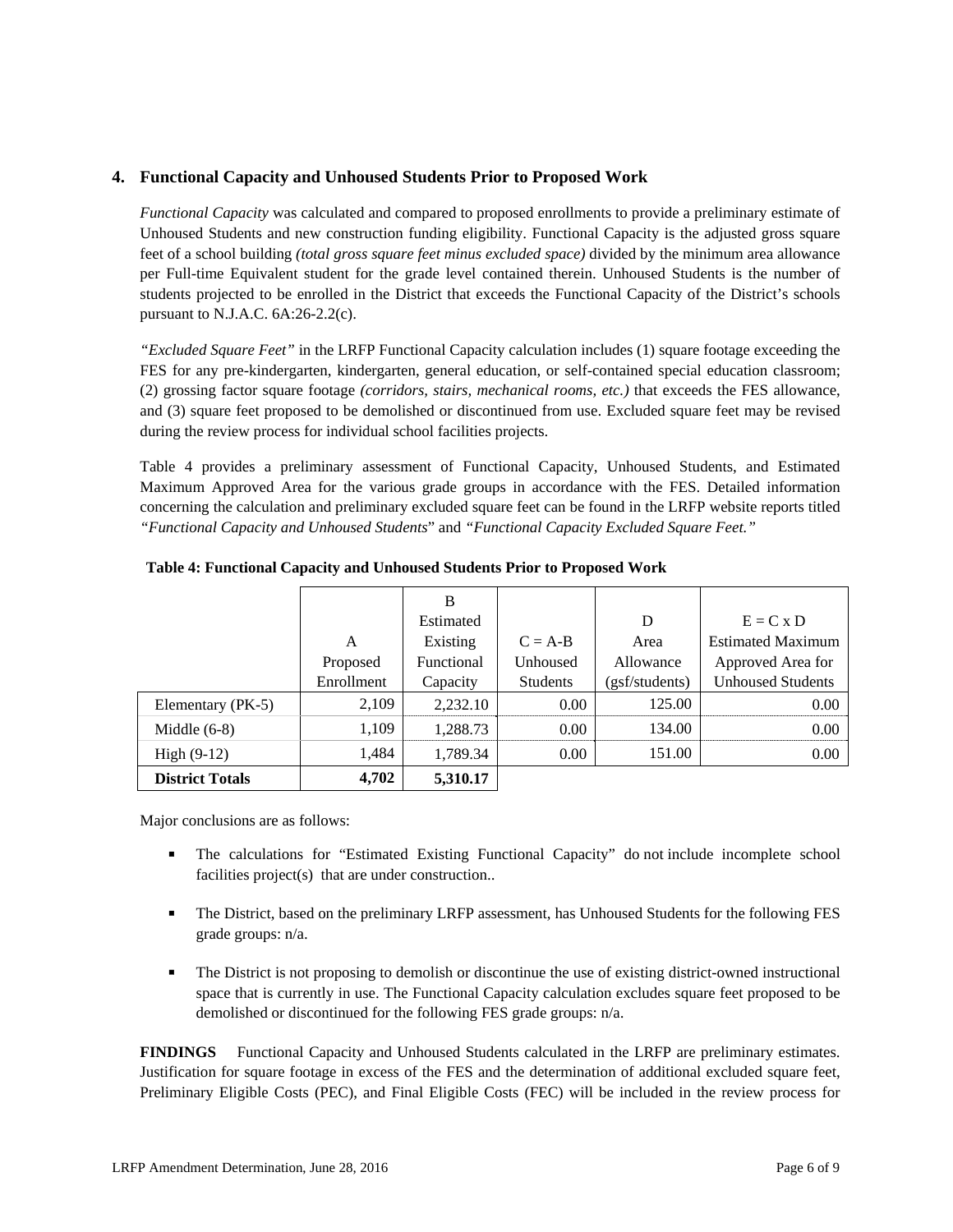specific school facilities projects. A feasibility study undertaken by the District is required if building demolition or replacement is proposed per N.J.A.C. 6A:26-2.3(b)(10).

## **5. Proposed Work**

The District was instructed to review the condition of its facilities and sites and to propose corrective *"system"* and *"inventory"* actions in its LRFP. *"System"* actions upgrade existing conditions without changing spatial configuration or size. Examples of system actions include new windows, finishes, and mechanical systems. *"Inventory"* actions address space problems by removing, adding, or altering sites, schools, buildings and rooms. Examples of inventory actions include building additions, the reconfiguration of existing walls, or changing room use.

Table 5 summarizes the type of work proposed in the District's LRFP for district-operated instructional buildings proposed to be maintained, acquired, or constructed new. "*Renovation*" includes inventory and system actions. Detailed information can be found in the LRFP system reports titled *"School Asset Inventory Report" and "LRFP Inventory Actions Summary Report."* 

| <b>School Name</b>        | <b>Proposed</b><br><b>Grades</b> | <b>Proposed Scope of Work</b> |
|---------------------------|----------------------------------|-------------------------------|
| Chester M. Stephens       | PKSE/K-5                         | <b>Systems</b>                |
| <b>Mountain View</b>      | PKSE/K-5                         | <b>Systems</b>                |
| Sandshore                 | $K-5$                            | Systems, addition             |
| Tinc Road                 | $K-5$                            | <b>Systems</b>                |
| Mount Olive Middle School | $6-8$                            | <b>Systems</b>                |
| Mount Olive High School   | $9-12$                           | Renovation, addition          |

#### **Table 5: Proposed Schools and Scope of Work**

Major conclusions are as follows:

- The District has proposed systems work in one or more instructional buildings.
- The District has proposed inventory changes, including new construction, in one or more instructional buildings.
- The District has not proposed new construction in lieu of rehabilitation in one or more instructional building.

Please note that costs represented in the LRFP are for capital planning purposes only. Estimated costs are not intended to represent preliminary eligible costs or final eligible costs of approved school facilities projects.

The Act (N.J.S.A. 18A:7G-7b) provides that all school facilities shall be deemed suitable for rehabilitation unless a pre-construction evaluation undertaken by the District demonstrates to the satisfaction of the Commissioner that the structure might pose a risk to the safety of the occupants even after rehabilitation or that rehabilitation is not cost-effective. Pursuant to N.J.A.C. 6A:26-2.3(b)(10), the Commissioner may identify school facilities for which new construction is proposed in lieu of rehabilitation for which it appears from the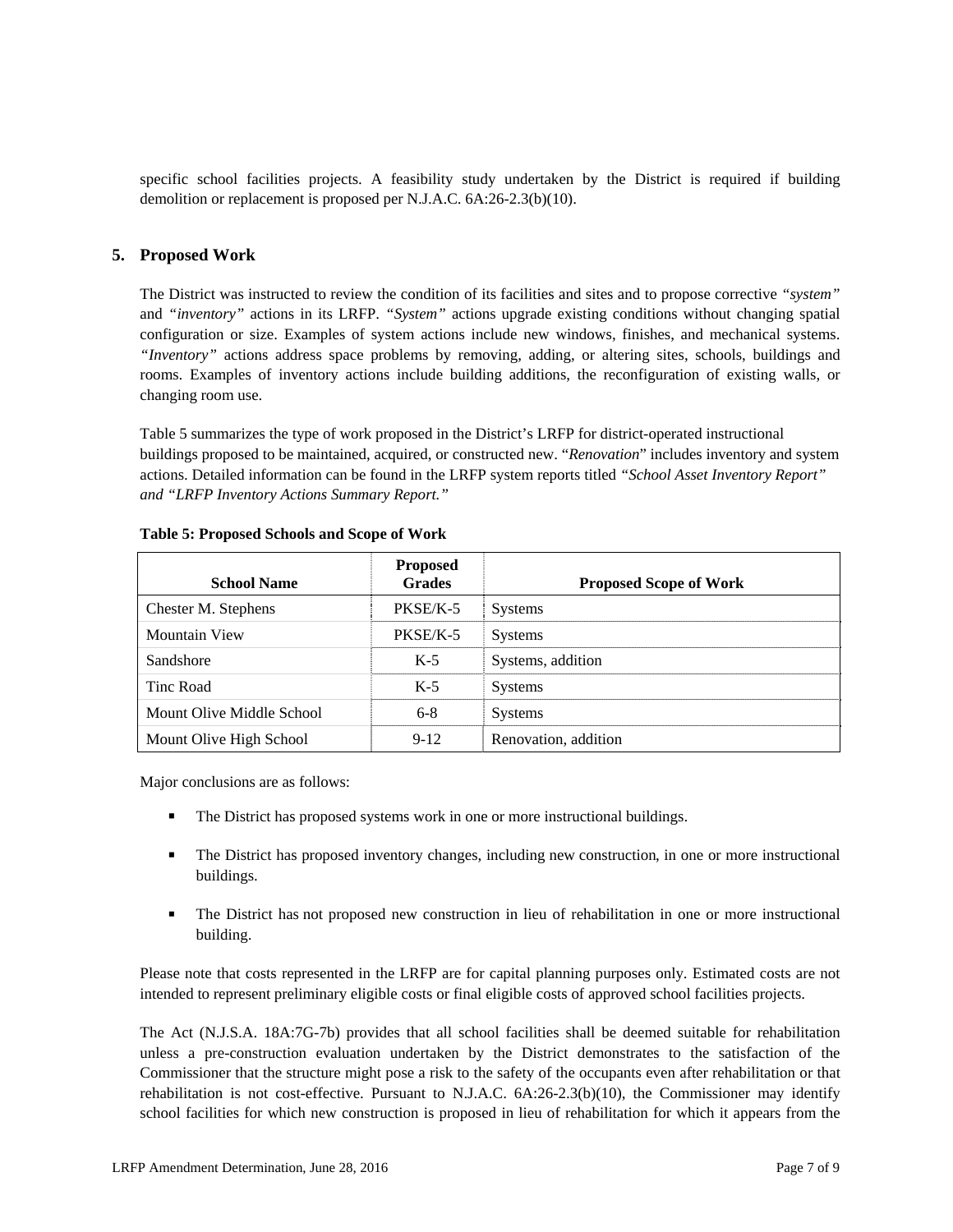information presented that new construction is justified, provided, however, that for such school facilities so identified, the District must submit a feasibility study as part of the application for the specific school facilities project. The cost of each proposed building replacement is compared to the cost of additions or rehabilitation required to eliminate health and safety deficiencies and to achieve the District's programmatic model.

Facilities used for non-instructional or non-educational purposes are ineligible for State support under the Act. However, projects for such facilities shall be reviewed by the Department to determine whether they are consistent with the District's LRFP and whether the facility, if it is to house students (full or part time) conforms to educational adequacy requirements. These projects shall conform to all applicable statutes and regulations.

**FINDINGS** The Department has determined that the proposed work is adequate for approval of the District's LRFP amendment. However, Department approval of proposed work in the LRFP does not imply that the District may proceed with a school facilities project. The District must submit individual project applications with cost estimates for Department project approval. Both school facilities project approval and other capital project review require consistency with the District's approved LRFP.

# **6. Functional Capacity and Unhoused Students After Completion of Proposed Work**

The *Functional Capacity* of the District's schools *after* completion of the scope of work proposed in the LRFP was calculated to highlight any remaining Unhoused Students. Table 6 provides a preliminary assessment. Detailed information concerning the calculation can be found in the website report titled *"Functional Capacity and Unhoused Students.*"

|                        | Estimated<br>Maximum<br>Approved Area<br>for Unhoused | Total<br>Proposed | Proposed<br>Functional<br>Capacity after | Unhoused<br>Students after | Estimated<br>Maximum Area<br>for Unhoused<br><b>Students</b> |
|------------------------|-------------------------------------------------------|-------------------|------------------------------------------|----------------------------|--------------------------------------------------------------|
|                        | <b>Students</b>                                       | New GSF           | Construction                             | Construction               | Remaining                                                    |
| Elementary (PK-5)      | 0.00                                                  | 19,243            | 2,386.04                                 | 0.00                       | 0.00                                                         |
| Middle $(6-8)$         | 0.00                                                  | 0.00              | 1,288.73                                 | 0.00                       | 0.00                                                         |
| High $(9-12)$          | 0.00                                                  | 3,730             | 1,814.04                                 | 0.00                       | 0.00                                                         |
| <b>District Totals</b> |                                                       | 22,973            | 5,488.82                                 |                            |                                                              |

**Table 6: Functional Capacity and Unhoused Students After Completion of Proposed Work** 

Major conclusions are as follows:

- New construction is proposed for the following grade groups: K-5, 9-12.
- **Proposed new construction exceeds the estimated maximum area allowance for Unhoused Students** prior to the completion of the proposed work for the following grade groups: K-5, 9-12.
- The District, based on the preliminary LRFP assessment, will not have Unhoused Students after completion of the proposed work.